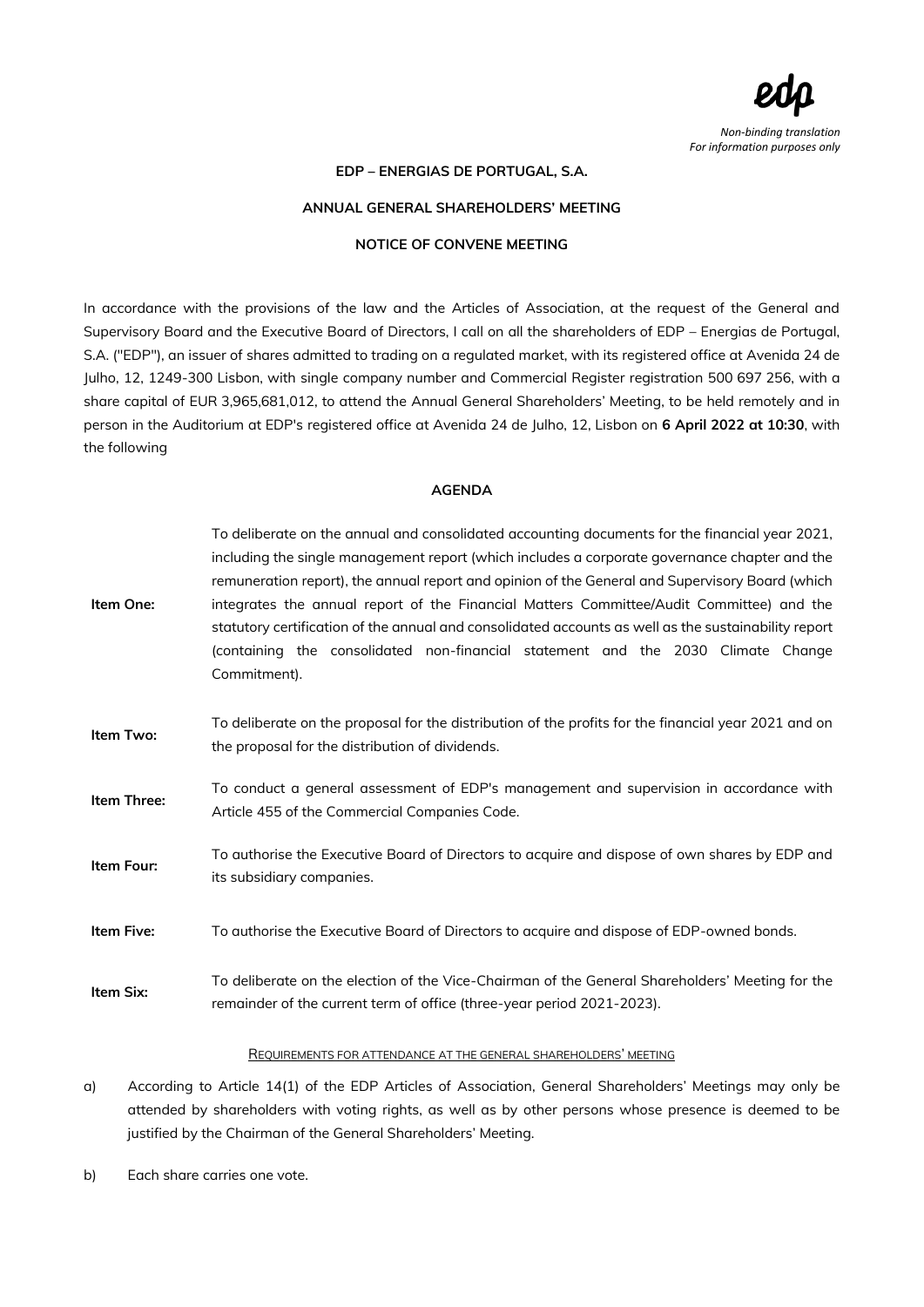- c) Shareholders may attend the General Shareholders' Meeting on 6 April 2022, either in person or remotely, in their own name or by proxy, only if they hold at least one share at 00:00 (GMT) on the fifth trading day preceding the date of the General Shareholders' Meeting, i.e. 30 March 2022 ('Registration Date').
- d) The exercise of the rights to attend and vote at the General Shareholders' Meeting will not be affected by the transfer of the shares at any time after the Registration Date, nor will it be subject to the blocking of the shares between the Registration Date and the date of the General Shareholders' Meeting.
- e) Shareholders intending to attend and vote at the General Shareholders' Meeting, either in person or by advance electronic voting, must pre-register by completing the automatic declaration form which will be available on the EDP website [\(www.edp.com\)](http://www.edp.com/), as from the date of publication of this notice, at the latest by 23:59 (GMT) on the Registration Date, i.e. 30 March 2022.
- f) On the form referred to in the previous subparagraph, shareholders are required to select the manner in which they intend to attend and vote at the General Shareholders' Meeting.
- g) Furthermore, shareholders intending to attend the General Shareholders' Meeting must declare their intention in advance to the financial intermediary enrolled on the Interbolsa-managed systems with which the individual securities registration account is opened, at the latest by 23:59 (GMT) on the trading day preceding the Registration Date, i.e. 29 March 2022.
- h) Financial intermediaries who are informed of their clients' intention to attend the General Shareholders' Meeting must notify the Chairman of the General Shareholders' Meeting of such intention and shall forward, by 23:59 (GMT) on the Registration Date, i.e. 30 March 2022, information on the number of shares registered on behalf of each of their clients as at 00:00 hours (GMT) on the Registration Date. For this purpose, they may use the e-mail address [edp.ag@edp.com.](mailto:edp.ag@edp.com)
- i) Shareholders who have declared to their financial intermediary their intention to attend the General Shareholders' Meeting as referred to above and who transfer ownership of their shares between the Registration Date and the end of the General Shareholders' Meeting must immediately notify the Chairman of the General Shareholders' Meeting and the Securities and Exchange Commission, without prejudice to the exercise of their right to attend and vote at the General Shareholders' Meeting.

# EXERCISE OF THE RIGHT TO VOTE

- j) The Chairman of the General Shareholders' Meeting is responsible for checking the authenticity and validity of the votes cast and, in the case of votes cast in advance, shall ensure that they are confidential and shall consider those votes to be votes against on any draft resolutions proposed after the date on which those votes were cast.
- k) The right to vote may be exercised in one of the following ways:
	- I. Advance electronic voting; or,
	- II. Postal voting; or,
	- III. Voting in person at the General Shareholders' Meeting.
- l) In order to comply with internal measures to prevent, contain and mitigate the transmission of the SARS-CoV-2 outbreak, EDP's premises are limited to a maximum number of shareholders.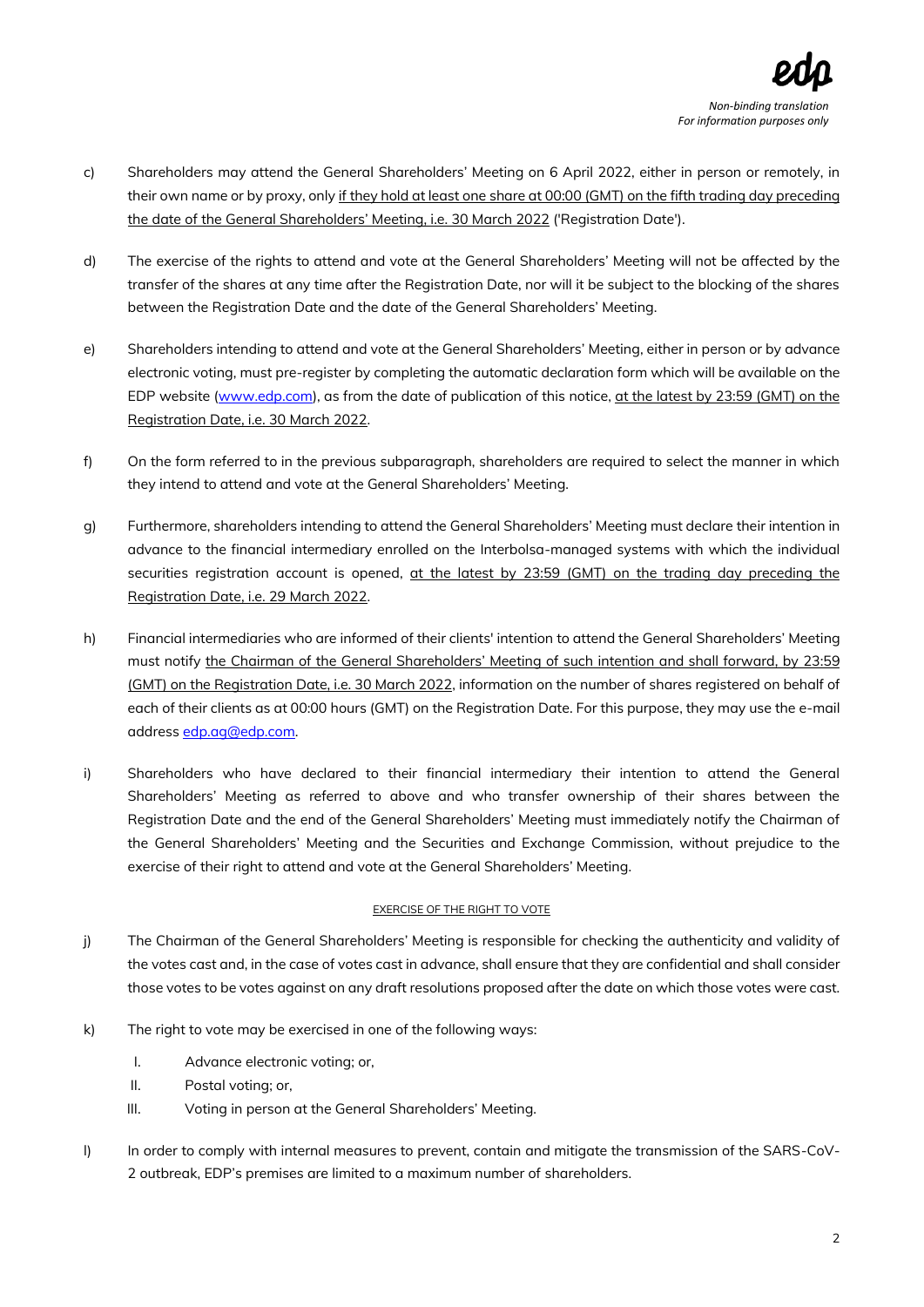m) Accordingly, once the maximum number of shareholders registered to attend the General Shareholders' Meeting has been reached under conditions that ensure compliance with the internal measures in force to contain the SARS-CoV-2 outbreak, EDP reserves the right to restrict access to the premises, and undertakes to inform shareholders in good time so that they can, alternatively, attend the General Shareholders' Meeting remotely, by access to the live video and audio broadcast of the meeting and exercise their right of advance electronic voting.

# **I. EXERCISE OF RIGHT OF ADVANCE ELECTRONIC VOTING**

- n) Shareholders entitled to attend the General Shareholders' Meeting may exercise their right to vote in advance by electronic means. To that end, they are required to pre-register, in accordance with point (e) above and access the following link: [https://www.shareholders-services.com/voto/v2/gateway/EDP.](https://www.shareholders-services.com/voto/v2/gateway/EDP)
- o) Once pre-registration has been completed and the declaration(s) of ownership of the shares sent by the financial intermediary on 30 March 2022 has been received, a message will be sent to the e-mail address provided, with a link, user name and access key to the advance electronic voting platform. The platform will be available to shareholders wishing to vote as from 15:00 on 31 March 2021.
- p) Shareholders will be able to exercise their advance electronic voting right until 23:59 on 4 April 2022.
- q) If shareholders do not vote 'For' or 'Against' any of the items on the electronic voting form, those items not voted on shall be deemed to be abstentions.
- r) Once shareholders have cast an advance electronic vote, they will receive an automatic confirmation via the platform, sent to the e-mail address provided by them. Shareholders may also obtain confirmation of their vote on the electronic platform.
- s) Shareholders exercising their right to advance electronic voting may only attend the General Shareholders' Meeting remotely and are prevented from attending the General Shareholders' Meeting in person.
- t) Shareholders who are registered and duly entitled to attend the General Shareholders' Meeting shall be given access to the live video and audio broadcast of the meeting. To this end, a link giving access the digital platform will be sent on the day before the meeting to the e-mail address provided when the shareholder or their representative registered for the General Shareholders' Meeting. If shareholders or their representatives attempt to access the digital platform using an e-mail address other than the one previously provided, access will be denied.
- u) Shareholders or their representatives will be allowed to attend the General Shareholders' Meeting remotely provided that they are duly entitled and authorised in general terms, even if they have not cast their vote, and will be able to ask, in writing and through the digital platform, any questions on the items on the Agenda which they wish to be answered at the meeting, in accordance with Article 290 of the Commercial Companies Code. However, in order to ensure the orderly functioning of the meeting, shareholders may submit their questions in writing no later than 2 (two) days before the date of the General Shareholders' Meeting (i.e. by 4 April 2022 at 23:59 (GMT)), identifying the body or individual to whom they are addressed. For this purpose they must use the e-mail address [edp.ag@edp.com;](mailto:edp.ag@edp.com) in case of any queries, shareholders are requested to send them to the same e-mail address [\(edp.ag@edp.com\)](mailto:edp.ag@edp.com).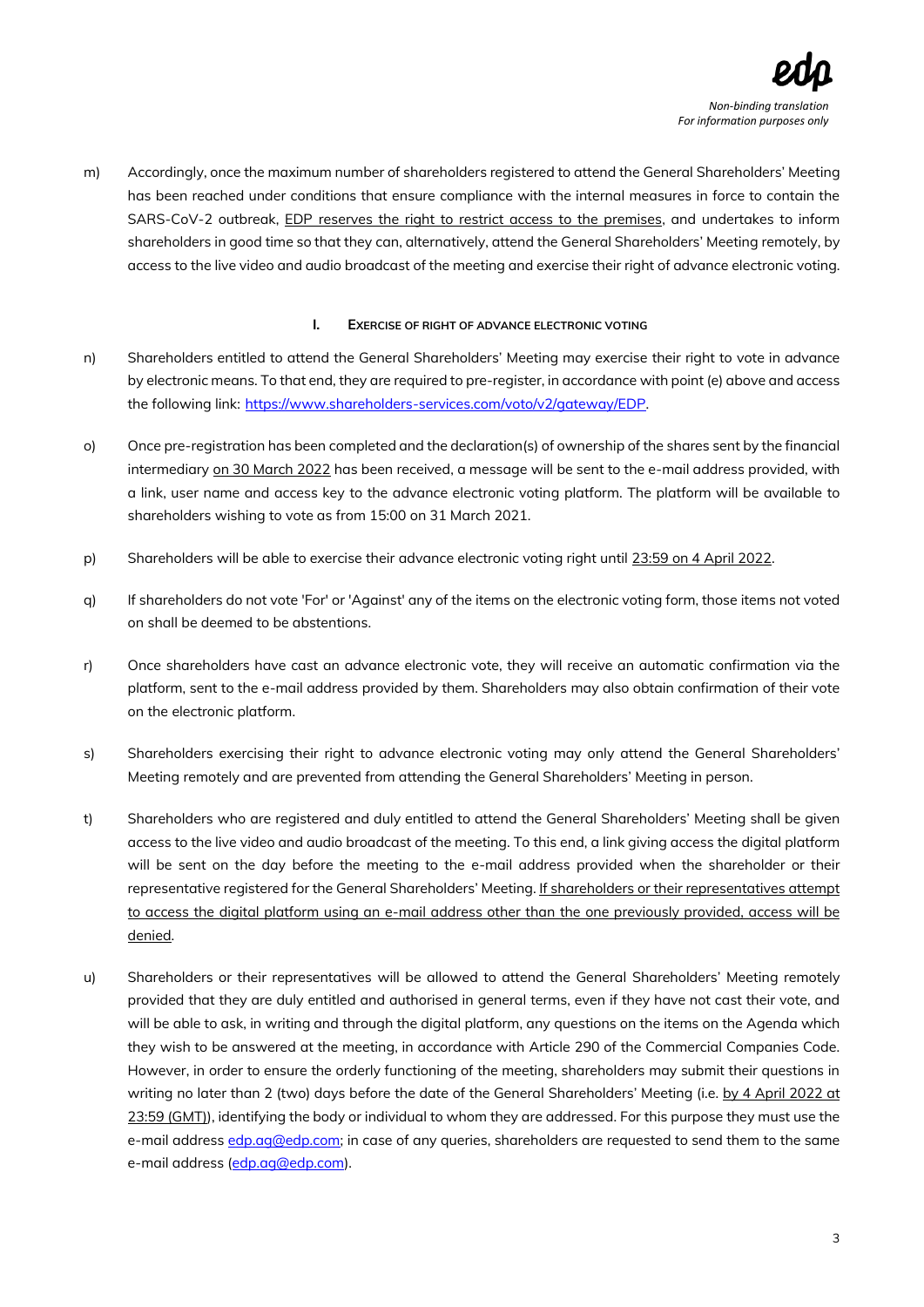v) During the General Shareholders' Meeting, shareholders who have exercised their electronic vote in advance will not be able to revoke or change their votes.

# **II. EXERCISE OF THE RIGHT TO VOTE BY POST**

- w) Under Article 22 of the Securities Code and Article 14 of the Articles of Association, shareholders entitled to attend the General Shareholders' Meeting may exercise their right to vote by post.
- x) In order to exercise the right to vote by post, shareholders should send a letter addressed to the Chairman of the General Shareholders' Meeting by registered post with acknowledgement of receipt, which must be received at the registered office by 4 April 2022.
- y) If the shareholder is a natural person, its signature must be identical to that on its identification document and a copy thereof must be sent in the same envelope. If the shareholder is a legal person, the signature of its representative must be recognised in that capacity. Shareholders are provided with a ballot form for the exercise of their postal vote, which can be obtained from the EDP website [\(www.edp.com\)](http://www.edp.com/).
- z) Paragraphs (q), (s), (t), (u) and (v) above shall apply *mutatis mutandis* to shareholders exercising their voting rights by post.

### **III. EXERCISE OF THE RIGHT TO VOTE IN PERSON AT THE GENERAL SHAREHOLDERS' MEETING**

- aa) Shareholders duly entitled to attend in the General Shareholders' Meeting may also exercise their right to vote in person. To that end, they must pre-register in accordance with point (e) above.
- bb) Once shareholders have been pre-registered and the statement(s) of ownership of the shares to be sent by the financial intermediary on 30 March 2022 have been received, shareholders will receive written confirmation, at the e-mail address provided at the time of the registration referred to in point (e) above, of their entitlement to attend the General Shareholders' Meeting in person and exercise their right to vote during the meeting.
- cc) Shareholders may attend the General Shareholders' Meeting on 6 April 2022 only if, cumulatively, they (i) expressly request it at the time of registration, (ii) have not exercised their electronic or postal vote in advance and (iii) have received written confirmation from EDP by 23.59 on 1 April 2022.
- dd) As the General Shareholders' Meeting is scheduled to begin at 10:30 (GMT), shareholders are advised to arrive at least 30 minutes in advance in order to allow the verification of all conditions for attending the meeting.

#### SPECIFIC REQUIREMENTS FOR PROFESSIONAL SHAREHOLDERS

ee) Once pre-registration has taken place, any professional shareholders holding shares in their own name but on behalf of clients may vote differentially with their shares, provided that, in addition to their financial intermediary sending the necessary information, they submit to the Chairman of the General Shareholders' Meeting by 23:59 (GMT) on the Registration Date, i.e. 30 March 2022, using sufficient and proportionate means of proof, (i) the identification of each client (where the indication of the company number allocated by the competent authority in the home country will be a sufficient and proportionate means of such identification), (ii) the number of voting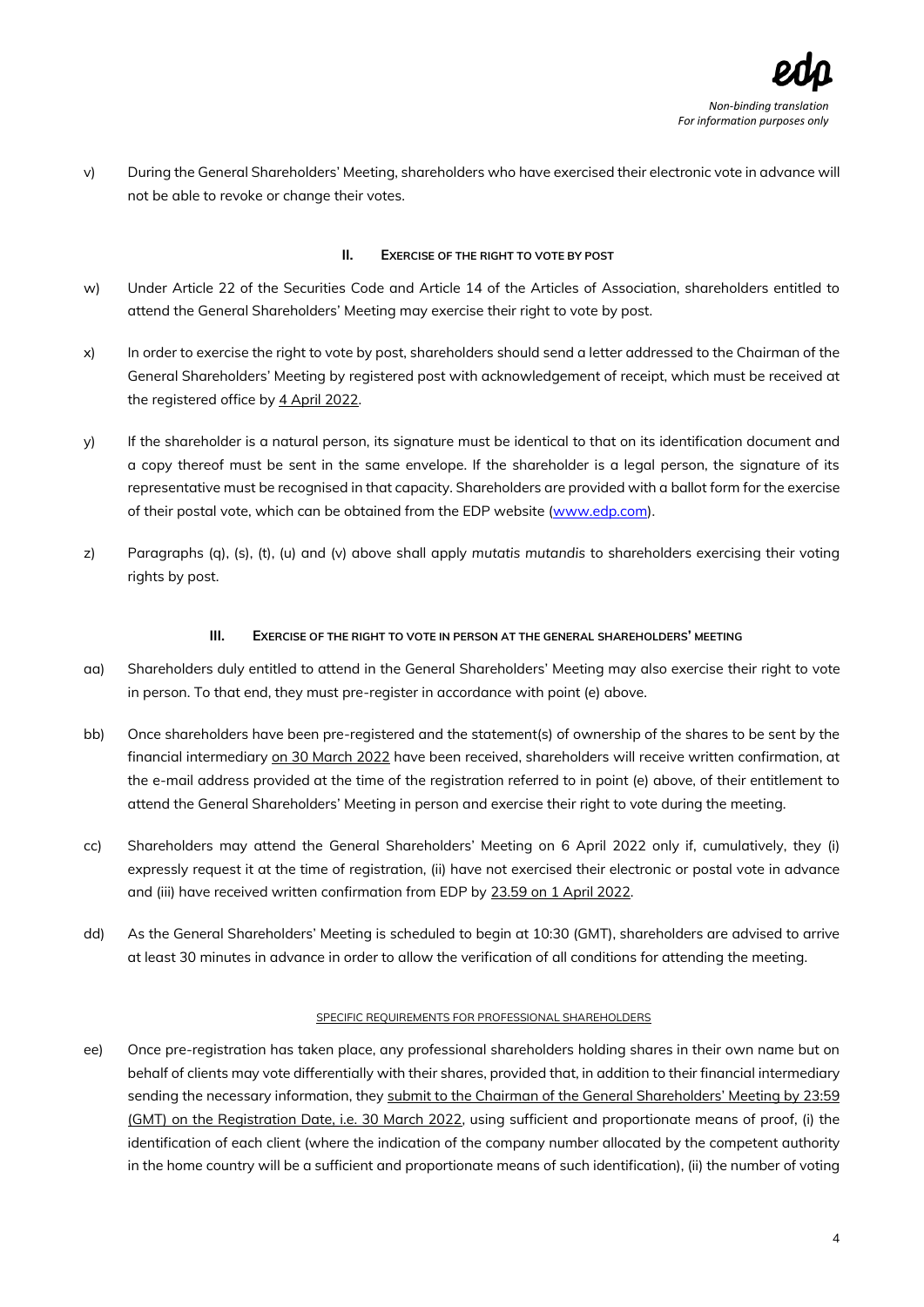shares on behalf of each client and (iii) the voting instructions, specific to each item on the Agenda, given by each client, which may not be subsequently amended, to be sent by e-mail to [edp.ag@edp.com.](mailto:edp.ag@edp.com)

ff) Following the sending of the information described in the previous subparagraph, those professional shareholders who hold shares in their own name but on behalf of clients will receive, at their e-mail address, a message with the username and access key to the electronic platform for the validation of their information.

# **REPRESENTATION**

- gg) Shareholders may be represented by a letter of proxy, duly signed, addressed to the Chairman of the General Shareholders' Meeting, which must be sent by post to EDP's registered office or by e-mail to [edp.ag@edp.com](mailto:edp.ag@edp.com) by 17:00 (GMT) on 4 April 2022. Shareholders may obtain a letter of proxy form from the EDP website [\(www.edp.com\)](http://www.edp.com/). The original letter of proxy must always be sent to EDP at its registered office, at Avenida 24 de Julho, 12, 1249-300 Lisbon.
- hh) In addition to the previous paragraph, if the shareholder is a legal person, the document proving the legitimacy of the representation (in the case of legal persons based in Portugal, an indication of the access code to the permanent certificate concerning the represented entity will be sufficient) must be submitted and, if the shareholder is represented by a proxy, a document certifying the respective powers of representation and a legible photocopy of the proxy's identification document must be sent by e-mail to edp.ag@edp.com.
- ii) Where the same shareholder designates various proxies in respect of shares held in different securities accounts, none of the proxies may vote differentially on the same proposal, subject to the cancellation of all votes cast. If any of the proxies do not attend the General Shareholders' Meeting, the votes of the proxies present shall nevertheless be taken into consideration, provided that they all vote in the same way.

# INCLUSION OF ITEMS ON THE AGENDA AND TABLING OF DRAFT RESOLUTIONS

- jj) Pursuant to Article 23(B) of the Securities Code, a shareholder or shareholders holding shares representing at least 2% of the share capital may request that certain items be included on the Agenda by means of a written request addressed to the Chairman of the General Shareholders' Meeting within 5 (five) days following the publication of this Notice of Convene Meeting, accompanied by a draft resolution for each matter for which inclusion is required.
- kk) The amended Notice of Convene Meeting and the draft resolutions for each added matter shall be notified to shareholders as soon as possible in the same way as for the publication of this Notice, no later than 10 (ten) days before the date of the General Shareholders' Meeting, i.e. no later than 00.00 (GMT) on 27 March 2022.
- ll) In accordance with Article 23(B) of the Securities Code, a shareholder or shareholders holding shares representing at least 2% of the share capital may request the inclusion of draft resolutions on matters referred to in the Notice of Convene Meeting as amended, on submission of a written request addressed to the Chairman of the General Shareholders' Meeting within 5 (five) days of the publication of the Notice of Convene Meeting or subsequent amendment together with any information accompanying the draft resolution. The draft resolutions and accompanying information referred to will be notified to shareholders as soon as possible in the same way used for the publication of this Notice of Convene Meeting, no later than 10 (ten) days before the date of the General Shareholders' Meeting.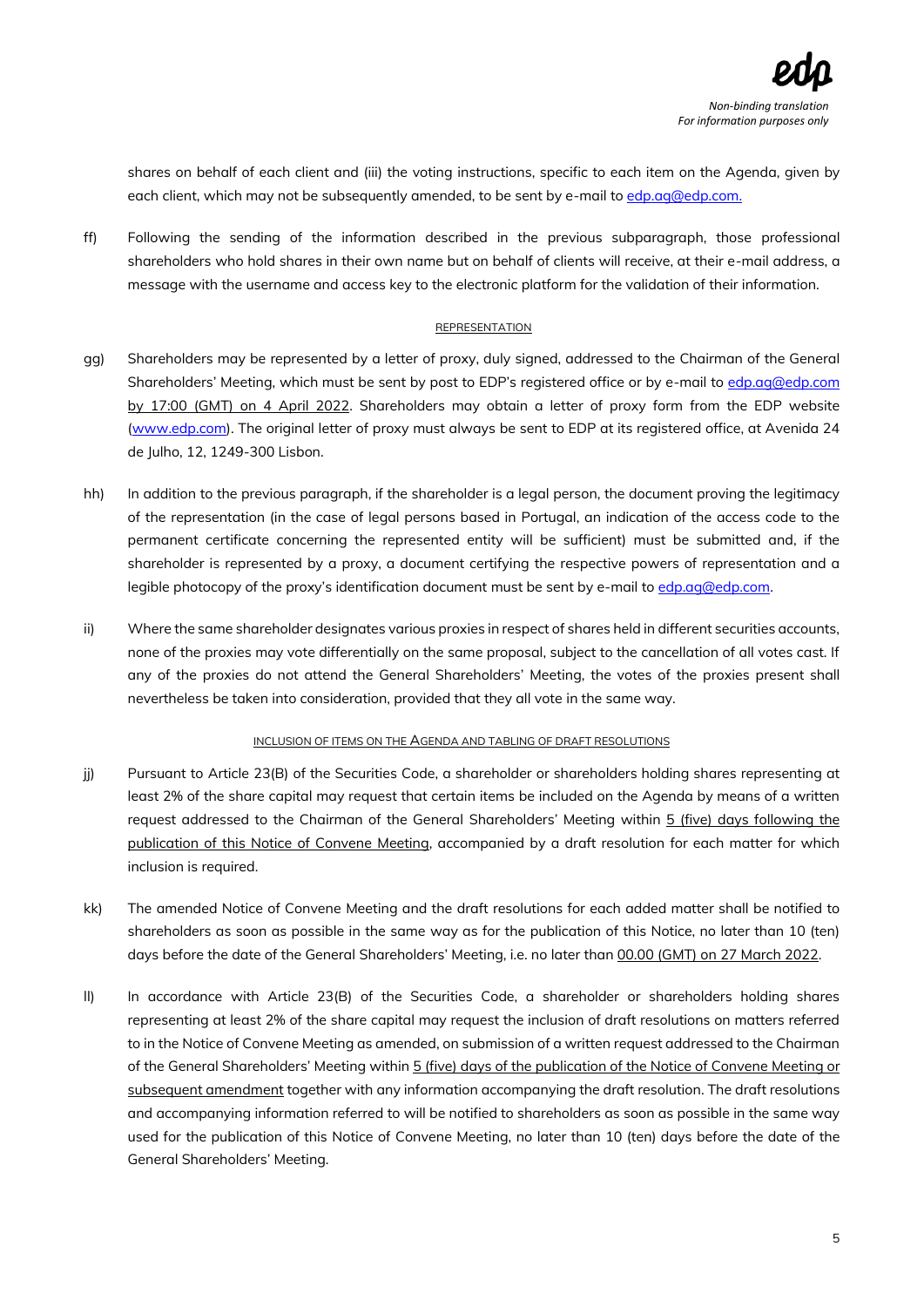mm) If a request for inclusion of a matter on the Agenda or a draft resolution is not complied with, the interested parties may apply to a Court to convene a new general shareholders' meeting to decide on such matters or resolutions.

# INFORMATION AVAILABLE TO SHAREHOLDERS

Documents and information relating to Agenda items, as well as the other items provided for in Article 289(1) of the Commercial Companies Code and Article 21(J) of the Securities Code, will be available to shareholders for consultation on the EDP website [\(www.edp.com\)](http://www.edp.com/) and on the Securities and Exchange Commission website [\(www.cmvm.pt\)](http://www.cmvm.pt/). Shareholders may also make a request on [edp.ag@edp.com](mailto:edp.ag@edp.com) for such documentation to be sent to them; it will be sent by the same means.

In order to ensure that shareholders are fully informed prior to the exercise of their voting rights, and without prejudice to the timely availability of the documents relating to the Agenda items and the possibility under (u) above, any questions which shareholders wish to have clarified under the right to information provided for in Article 290 of the Commercial Companies Code should be submitted by 8 (eight) days before the General Shareholders' Meeting takes place, i.e. by 29 March 2022, to the e-mail address [edp.ag@edp.com,](mailto:edp.ag@edp.com) so that EDP can take steps to provide the clarifications requested prior to the deadline for exercising advance electronic and postal voting rights. Any questions submitted by shareholders and the answers given will be made available on the EDP website [\(www.edp.com\)](http://www.edp.com/).

During the General Shareholders' Meeting, those shareholders who meet the requirements to attend may request that they be provided with information, which may be refused only if the provision of such information could cause serious harm to EDP or to another related company or breach of secrecy imposed by law under Article 290 of the Commercial Companies Code.

# OTHER INFORMATION

Shareholders are advised that the voting on items One, Two and Three on the Agenda will be taken separately at the General Shareholders' Meeting, and therefore, it will be subject to voting:

- A. regarding item One, (i) the annual and consolidated accounting documents for the financial year 2021, including the single management report (which includes a corporate governance chapter and the remuneration report), the annual report and opinion of the General and Supervisory Board (which integrates the annual report of the Financial Matters Committee/Audit Committee) and the statutory certification of the annual and consolidated accounts and (ii) the sustainability report for the year 2021 (containing the consolidated non-financial statement and the 2030 Climate Change Commitment);
- B. regarding item Two, (i) the proposal to distribute the profits for the financial year 2021 and (ii) the proposal to distribute dividends; and,
- C. regarding item Three, the general assessment of (i) the Executive Board of Directors, (ii) the General and Supervisory Board and (iii) the Statutory Auditor.